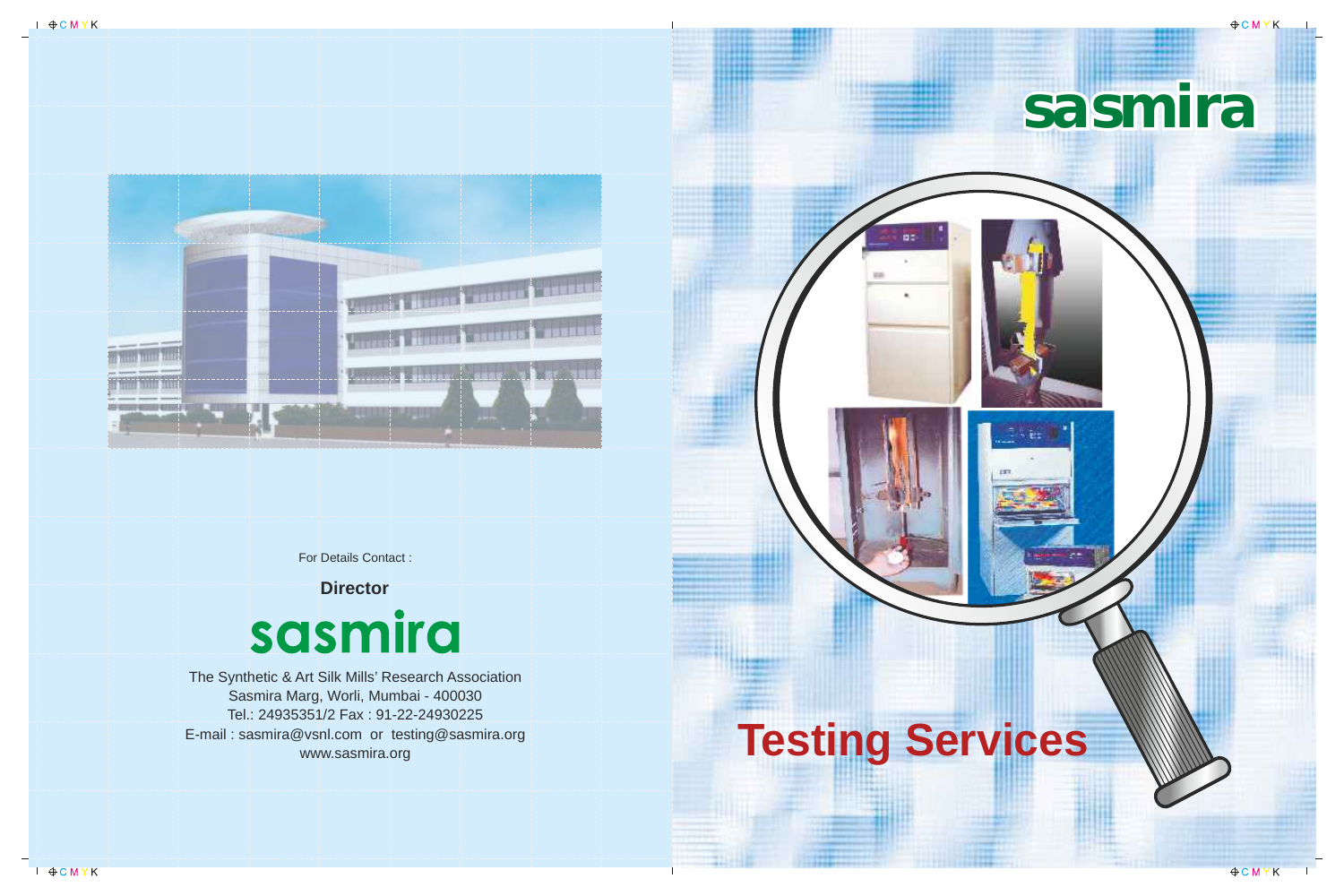

#### **Introduction**

The Synthetic and Art Silk Mills' Research Association is a cooperative venture set up by decentralized textiles industry of India as multifunctional institute on  $12<sup>th</sup>$  January 1950.

sasmira is engaged in multifarious activities with the prime objective of rendering scientific and technical assistance to textiles industry.

sasmira assists industry by offering technically trained manpower, Technical consultancy, Research findings, testing facilities, Reference library and information services. Situated at a strategic location in Worli, it is easily approachable both from suburbs and metropolis.

- ▶ Testing and Technical Services
- 4 Technical textiles and Agro textiles in particular
- **Festing Instrumentation**
- ▶ Manpower Training
- Research and Development
- Fechno Economic Consultancy
- 4 Information and publications of Technical nature

#### **Quality Policy**

- 
- $\triangleright$  To ensure customer satisfaction.
- and the criteria of accreditation body.

#### **Objectives**

#### Sasmira offers following services:

4 Ensuring adequate competency level of the staff.

4 Using latest national and international or validated in –house test methods.

4 Using modern equipment/ calibrated instruments to offer quality-testing services.

4 Ensuring adequate corrective action on complaints.

4 Ensuring effectiveness of quality system implemented.

▶ To participate in inter-laboratory / proficiency testing

- 
- 
- 
- 
- 
- 4 Ensuring updating of the Quality System.
- 

The laboratory shall maintain an effective quality assurance system with total commitment of the management and involving all the members of the staff.



 $\triangleright$  To offer accurate, reliable and reproducible testing services to the customers.

▶ To implement Quality Management System as per ISO/IEC 17025:2005(E)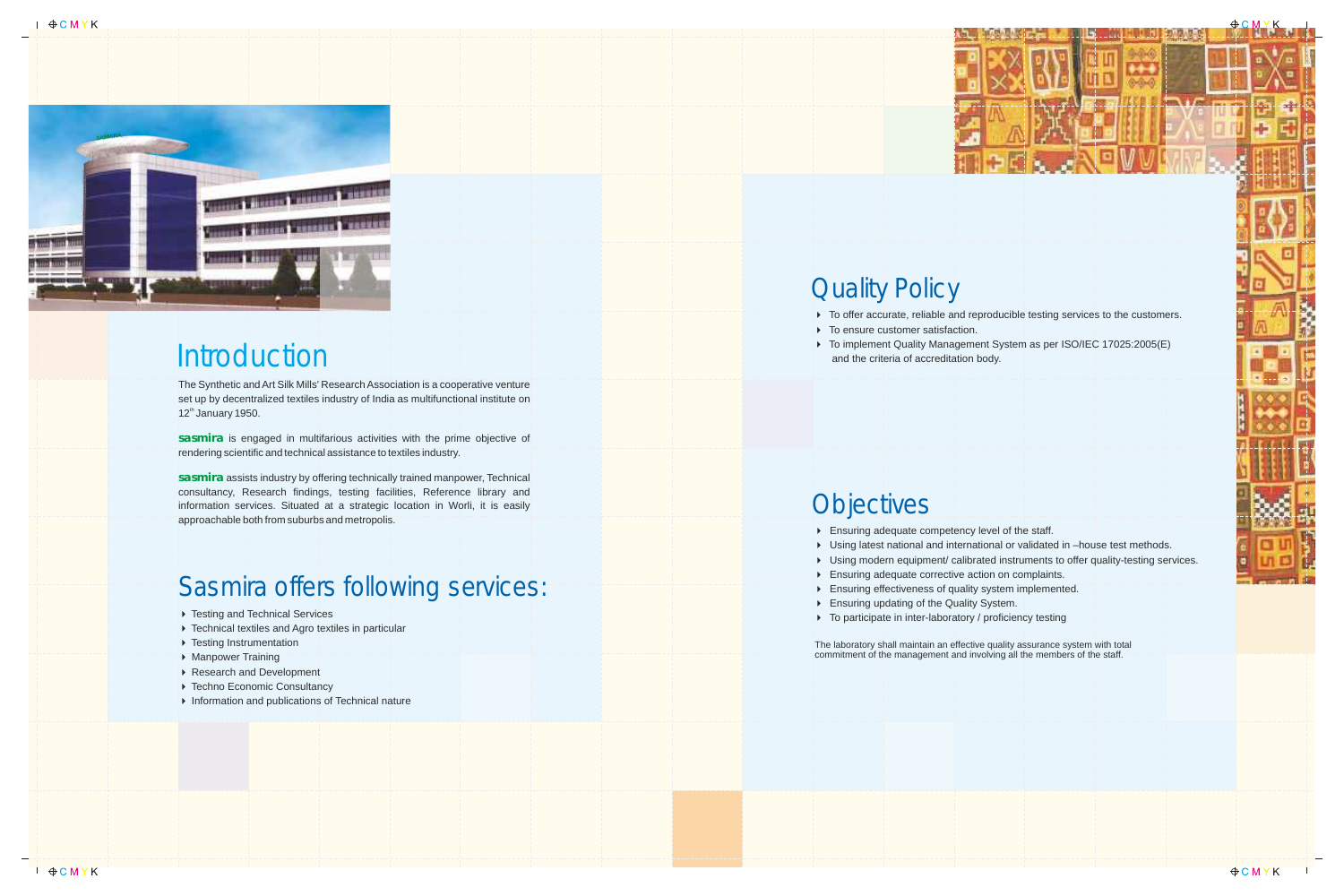

# Testing and<br>
Technical Services and demice<br>
including technical textiles and allied materials und<br>
Testing laboratories are NABL accredited as per ISO1<br>
sasmira , being identified as Centre of Excellence for<br>
to undertake

One of the Prime activities of SASMIRAsince inception. substrates.

Equipped with state-of-the-art testing equipment. The tests are performed by a team of skilled and experienced staff who undergo continual training and upgradation of their skills, thus ensuring the highest level of consistent, reliable and accurate analysis to promptly serve the needs of the industry in the best possible manner . Testing and Technical Gervice inception.<br>Since 2004, NABLAccredited for Mechanical and Chemical Testing of Textile and Alli<br>substrates.<br>Equipped with state-of-the-art testing equipment. The tests are performed by a team<br>sk

Since 2004, NABLAccredited for Mechanical and Chemical Testing of Textile and Allied

Samples are received from exporters and importers, manufacturers of fibre to fabric (wovens, non-wovens, knitted and technical textiles) dyestuffs, textile auxilaries, Government Institutions and Defence Establishment, Public and Private Sector Clients.

- 4 Fabric defect analysis and prevention.
- **Fabric structure and design analysis.**
- 4 Product standardization.
- $\triangleright$  Computer aided textiles design.
- 4 Analysis of technical pertaining to manufacturing, processing & finishing.
- $\blacktriangleright$  Suggestion to improve quality on the above.
- ▶ Suggestions to improve productivity.
- ▶ Fabric strength & design analysis.

Similar services are also available at sasmira's Powerloom Service Centres





Besides routine testing, Technical Services and Consultancy is also a forte including





**sasmira** undertakes testing of physical and chemical properties of all textiles, including technical textiles and allied materials under standard conditions. Testing laboratories are NABLaccredited as per ISO 17025: 2005.

**sasmira** , being identified as Centre of Excellence for Agrotextile, is equipped to undertake speciality property testing of the technical fabrics.

**sasmira** laboratories undertake Technical Services for: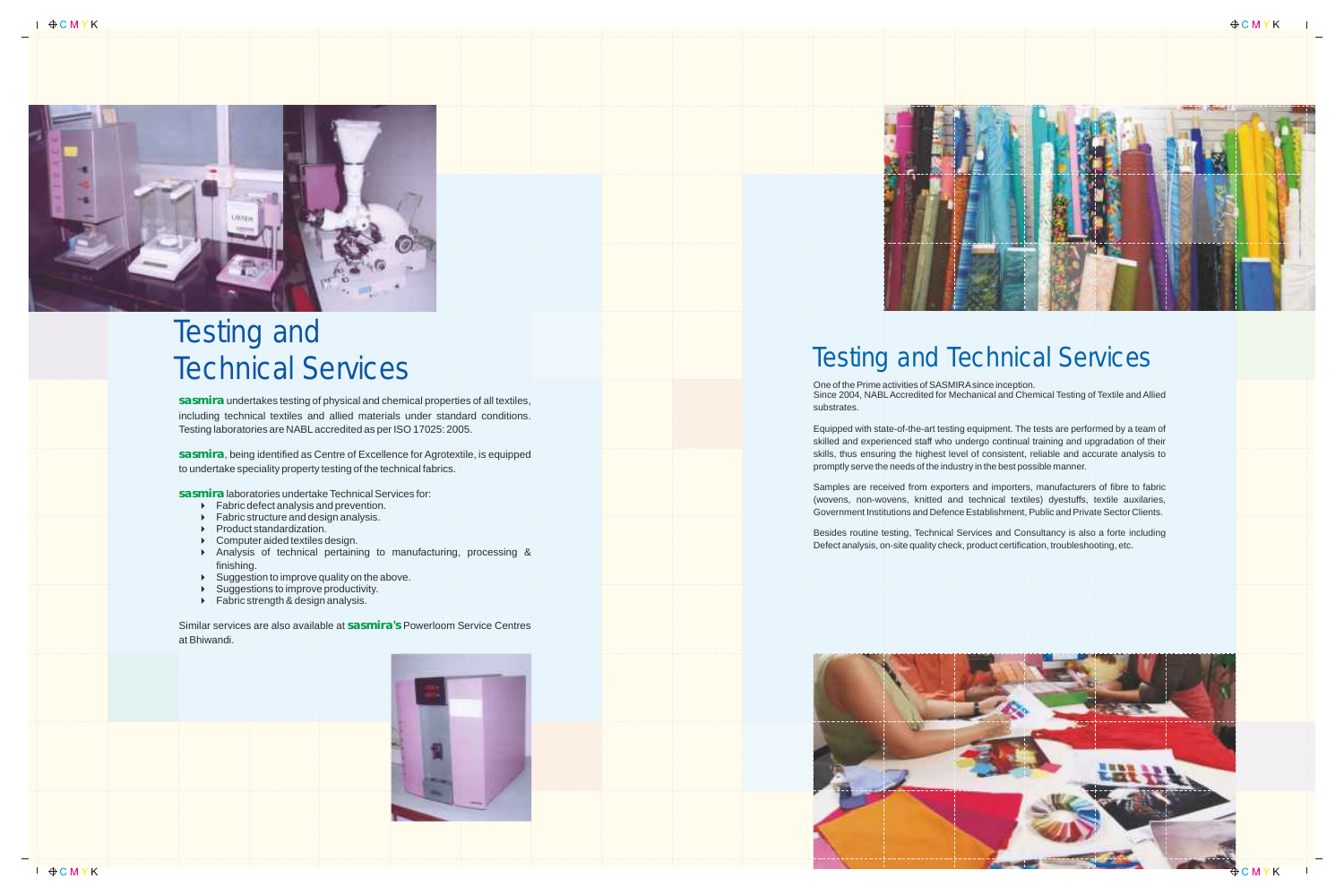**sasmira**has a full fledged state-of-the-art laboratory for the testing of physical properties of textiles (fibre/yarn/fabric) and, also has a special set up for the testing of technical textiles in general, and agro textiles in particular.

The mechanical testing section caters to full range of testing from basic parameters such as count, construction, to the more specialized testing such as water vapour permeability, UV exposure, wide width tensile strength testing, etc. The range of samples encompasses from apparels to upholstery; nonwovens; geotextiles and also automotive textiles.

Few key testing instruments: Universal Testing Machine, Air Permeability Tester, Bursting Tester, Thermal Conductivity tester, Yarn-to-yarn and yarn-tometal Friction Tester, Vibroskop, Yarn evenness tester, besides the routine testing equipments like Wrap reel, Crease recovery tester, Twist tester, etc.

Testing as per Standard test methods (IS/ASTM/AATCC/ISO-DIN/SAE) or customized testing. Tailor-made testing is also possible as per customer's requirement. Results are delivered promptly and accurately .

With the blend of all these qualities, the testing services stand apart, as we strive to achieve the highest level of excellence in the field of testing.





#### Mechanical Testing

| S.No.                                          | <b>Test Parameter</b>                                                                                                                                                                                 | <b>Std Test Method</b>                                                                    | Charges (Rs.)                                                                |  |
|------------------------------------------------|-------------------------------------------------------------------------------------------------------------------------------------------------------------------------------------------------------|-------------------------------------------------------------------------------------------|------------------------------------------------------------------------------|--|
| $\mathbf{1}$<br>$\overline{c}$                 | Tensile Strength- SHIMADZU<br>AG10 TG m/c<br>$\triangleright$ Cord<br>▶ Webbings<br>▶ Braided nylon<br>$\triangleright$ Rope<br>Coated fabric<br>Grab test (Geotextiles)                              | IS 1969<br>ASTM D 5034/5035<br>IS 2965<br><b>IS 4227</b><br><b>ASTM D 4632</b>            | 400.00<br>400.00<br>400.00<br>400.00<br>400.00<br>400.00<br>400.00<br>400.00 |  |
| 3                                              | Wide width Breaking strength<br>Woven / Nonwoven                                                                                                                                                      | <b>ASTM D 4595</b>                                                                        | 1000.00                                                                      |  |
| $\overline{4}$                                 | Trapezoid Tearing strength of<br>(Geotextiles)                                                                                                                                                        | <b>ASTM D 4533</b>                                                                        | 500.00                                                                       |  |
| 5                                              | <b>Abrasion Resistance</b><br><b>Martindale Tester</b><br>▶ Upto 10,000 Rubs<br>▶ Upto 15000 Rubs<br>▶ Upto 20,000 Rubs<br>Extra amt for every additional                                             | ASTM D4966                                                                                | 400.00<br>600.00<br>800.00<br>300.00                                         |  |
| 6<br>$\overline{7}$                            | 10,000rubs<br><b>Taber abrasion Test</b><br>Apparent Opening Size (AOS)<br>of Geotextiles.                                                                                                            | <b>ASTM D 3884</b><br><b>ASTM D 4751</b>                                                  | 750.00<br>500.00                                                             |  |
| $\,8\,$<br>$\mathsf g$<br>10<br>11<br>12<br>13 | Air Permeability (upto 10")<br>Flexing Abrasion (Schildknecht)<br><b>Index Puncture Resistance</b><br>Adhesion of Coating<br>Resistance to flame<br>Resistance to heat and loss<br>of mass of coating | ASTM D 737<br>IS 7016 part 4<br><b>ASTM D4833</b><br>IS 7016 part 5<br>IS 1259<br>IS 1259 | 350.00<br>500.00<br>500.00<br>500.00<br>300.00<br>400.00                     |  |
| 14                                             | Exposure to UV<br>▶ For 500 hours<br>▶ Every additional 100 hours<br>or part thereof                                                                                                                  | <b>ASTM G 154</b>                                                                         | 20,000.00<br>5000.00                                                         |  |
| 15                                             | Exposure to Xenon arc<br>For 500 hrs<br>Every additional 100 hours<br>or part thereof                                                                                                                 | <b>ASTM D 4355</b>                                                                        | 20,000.00<br>5000.00                                                         |  |
| 16                                             | Cone drop (Geotextiles)                                                                                                                                                                               | IS 13162 Part 4<br><b>BSEN 918</b>                                                        | 350.00                                                                       |  |
| 17<br>18                                       | <b>CBR Puncture resistance</b><br>Water permeability by Permittivity-<br>Cross plane (Geotextiles)                                                                                                    | <b>ASTM D 4833</b><br><b>ASTM D 4491</b>                                                  | 500.00<br>500.00                                                             |  |
|                                                |                                                                                                                                                                                                       |                                                                                           |                                                                              |  |





 $\theta$ CMYK

### Geotextiles and Technical Textiles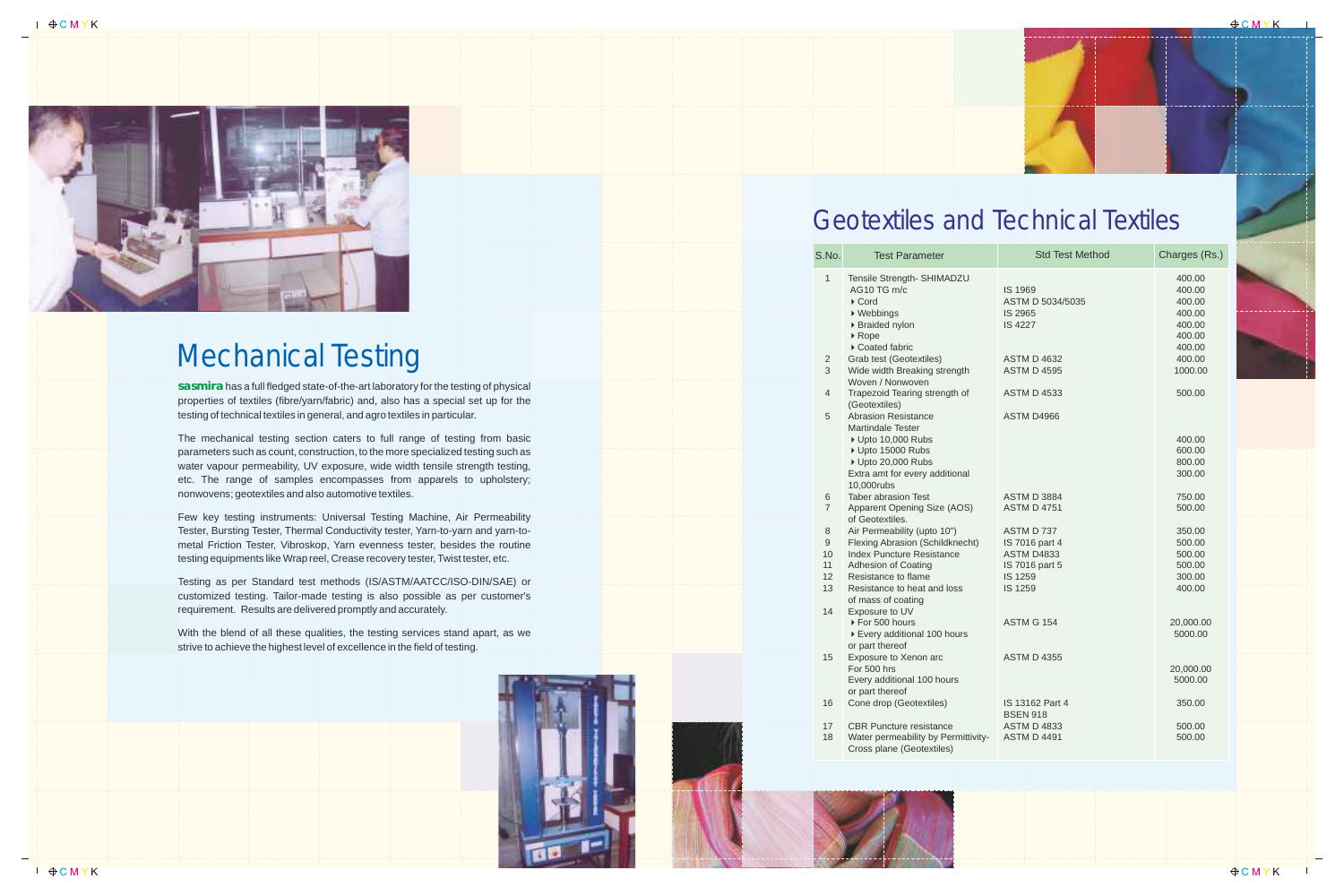Chemical testing includes identification, blend analysis, entire range of colour fastness of dyed fabrics, shrinkage, amongst others. Apparels, upholstery; nonwovens; geotextiles and also automotive textiles are routinely tested.

The laboratory has all equipments for Colour Fastness tests - Light Fastness Tester cum weatherometer fastness, Launderometer, Crockmeter, Sublimation fastness tester, Perspirometers. Besides these, the lab is also well equipped with Computer Colour Measurement spectrophotometer, Fully automatic washing machine, Padding mangles, curing chamber, thermostatic ovens, environmental and humidity chamber, Infra-red and glycerin bath High temperature-pressure dyeing equipments specially for the dyeing of polyester and synthetics. Analytical testing is supported by FTIR Spectrophotometer and Differential Scanning and Thermal analyser.

▶ Recommended (Minimum) size of sample: 1 mtr. X Full width or more depending on the number of test parameters.

▶ In case of Garment and Made-ups-:1 full unit.

Dyes / Pigment in sealed condition: 10 gms

▶ Urgent services are available for some tests at EXTRA Charge.

▶ Extra charge of Rs 100/- for individual reading/ computer printout.

▶ Service and cess tax extra as applicable.

Testing as per Standard test methods (IS/ASTM/AATCC/ISO-DIN/SAE). As per request, the lab also undertakes customised testing. Special emphasis is given towards accurate, reliable and timely results.





## Chemical Testing and Analytical Services



| S.No. | <b>Test Parameter</b>                                                                                                                                                      | <b>Std Test Method</b>             | Charges (Rs.)                                                      |
|-------|----------------------------------------------------------------------------------------------------------------------------------------------------------------------------|------------------------------------|--------------------------------------------------------------------|
| 38    | Water testing<br>$\triangleright$ pH<br>▶ Total solids<br>▶ Chlorides<br>▶ Sulphates<br>Hardness (calcium and<br>magnesium)<br>▶ Total Hardness<br>▶ Acidity or alkalinity |                                    | 200.00<br>200.00<br>200.00<br>200.00<br>200.00<br>200.00<br>200.00 |
|       | $\blacktriangleright$ Iron content<br>$\triangleright$ Cu content<br>$\triangleright$ Mn content<br><b>COD</b>                                                             |                                    | 200.00<br>200.00<br>200.00                                         |
| 39    | <b>BOD</b>                                                                                                                                                                 | IS 3025 part 58<br>IS 3025 Part 44 | 600.00<br>800.00                                                   |

4 Urgent services are available for some tests at EXTRA Charge.

Extra charge of Rs 100/- for individual reading/ computer printout.

**Exercice and cess tax extra as applicable.** 



| S.No.                              | <b>Test Parameter</b>                                                                                                                               | <b>Std Test Method</b>                                                                             | Charges (Rs.)                                                      |
|------------------------------------|-----------------------------------------------------------------------------------------------------------------------------------------------------|----------------------------------------------------------------------------------------------------|--------------------------------------------------------------------|
| 2<br>3<br>$\overline{4}$<br>5<br>6 | Absorbency<br>Weight per square metre<br>Wettability<br>Breaking strength<br>Water permeability<br>Identification of material<br>Liquid strike rate | Drop method<br>IS 1964<br>IS 1969 / ASTM D 5035<br><b>ASTM D 4491</b><br>IS 667<br>In House Method | 200.00<br>100.00<br>200.00<br>500.00<br>500.00<br>200.00<br>400.00 |

▶ Recommended (Minimum) size of sample : 2.5 sq meters

#### Non - Woven Testing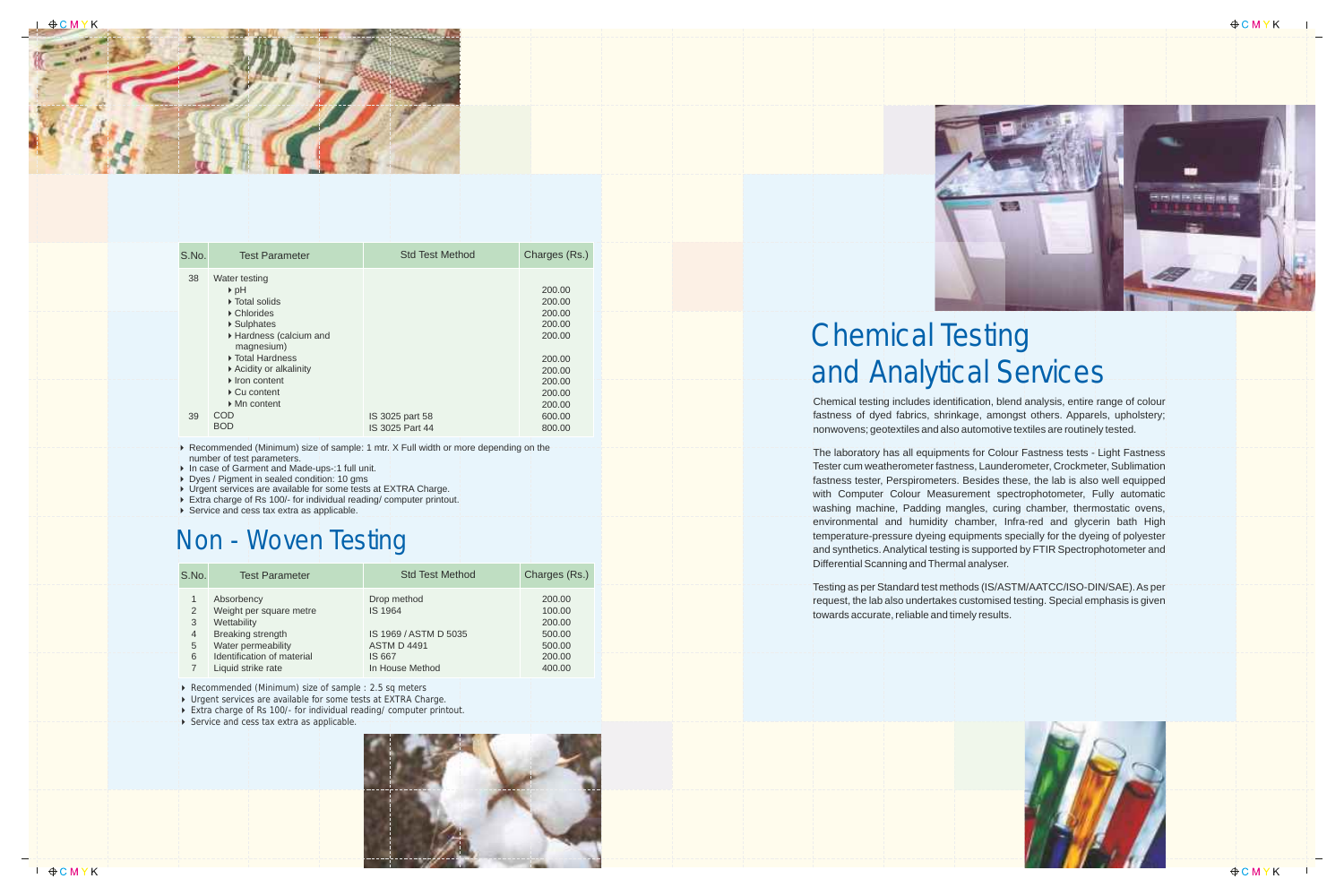#### Physical Parameters Fibre : Wool

| S.No.                                                     | <b>Test Parameter</b>                                                                                                                                                         | <b>Std Test Method</b>                                                                                                                                       | Charges (Rs.)                                                      |
|-----------------------------------------------------------|-------------------------------------------------------------------------------------------------------------------------------------------------------------------------------|--------------------------------------------------------------------------------------------------------------------------------------------------------------|--------------------------------------------------------------------|
| 1<br>2<br>3<br>$\overline{4}$<br>5<br>6<br>$\overline{7}$ | Moisture content<br>Fibre length<br>Fibre strength<br><b>Fibre Diameter</b><br>Wool Grade of fibre and Top<br><b>Linear Density</b><br>Mean length of staple fibers (from     | IS 6637<br><b>ASTM - D 1576</b><br><b>IS 1377</b><br>IS 235<br><b>IS 744</b><br>IS 5910, 5911,<br>ASTM D 3991, 3992<br><b>ASTM D 1577</b><br>In-house method | 200.00<br>300.00<br>500.00<br>300.00<br>500.00<br>300.00<br>550.00 |
|                                                           | yarns)<br>▶ Recommended (Minimum) size of sample : 250 gms.<br>▶ Urgent services are available for some tests at EXTRA Charge.<br>▶ Service and cess tax extra as applicable. |                                                                                                                                                              |                                                                    |

| S.No. | <b>Test Parameter</b>                                           | <b>Std Test Method</b>  | Charges (Rs.) |
|-------|-----------------------------------------------------------------|-------------------------|---------------|
|       | Moisture content                                                | <b>IS 199</b>           | 200.00        |
|       | Mean Fiber length                                               | IS 10014 (PT 1)         | 300.00        |
|       |                                                                 | <b>ASTM D 5103.</b>     |               |
| 3     | Linear density (Denier)                                         | <b>ASTM D 1577</b>      | 250.00        |
| 4     | Fiber strength                                                  | ASTM D 3379, 3822       | 500.00        |
| 5     | Fiber diameter                                                  | Microscopic method      | 300.00        |
| 6     | % Hollowness                                                    | Microscopic method      | 400.00        |
|       | Crimps per cm                                                   | <b>ASTM D 3937</b>      | 200.00        |
| 8     | Intrinsic Viscosity (IV)                                        | By Ubbelohde Viscometer | 1200.00       |
| 9     | <b>Melting Point</b>                                            | Hot plate method        | 200.00        |
| 10    | % Spin finish                                                   | IS 9068                 | 400.00        |
| 11    | Oligomer content                                                | In-house method         | 800.00        |
| 12    | Hot air shrinkage                                               | <b>ASTM D 2102</b>      | 350.00        |
| 13    | Boiling water shrinkage                                         | <b>ASTM D 2102</b>      | 350.00        |
|       |                                                                 |                         |               |
|       | Recommended (Minimum) size of sample : 250 gms.                 |                         |               |
|       | ▶ Urgent services are available for some tests at EXTRA Charge. |                         |               |
|       | ▶ Service and cess tax extra as applicable.                     |                         |               |

#### Man-Made Fibers and Polymers Physical Parameters Testing Services

| S.No. | <b>Test Parameter</b>                                    | <b>Std Test Method</b>     | Charges (Rs.)    |
|-------|----------------------------------------------------------|----------------------------|------------------|
| 15    | Color fastness to Dry Cleaning:                          | IS 4802, AATCC132          | 300.00           |
| 16    | Color fastness to organic solvent                        | IS 688: ISO 105-X05        | 300.00           |
| 17    | Color fastness to saliva and                             | IS 15626                   | 300.00           |
|       | perspiration                                             |                            |                  |
| 18    | Color fastness to Bleaching:                             | IS 762, IS 763             | 300.00           |
| 19    | Color fastness to laundering<br>(Home or commercial)     | AATCC-61 / ISO 105 C06     | 400.00           |
| 20    | pH of aqueous Extract                                    | <b>IS 1390</b>             | 200.00           |
| 21    | Residual starch on bleached fabric                       | IS 1967                    | 300.00           |
| 22    | Removal of non fibrous matter:                           | <b>IS 9068</b>             | 300.00           |
| 23    | Oil, fats and waxes                                      |                            | 300.00           |
| 24    | Water soluble matter (Cold /Hot)                         | IS 3456                    | 300.00           |
| 25    | Estimation of                                            |                            |                  |
|       | $\triangleright$ Ash<br>$\triangleright$ Finish          | <b>IS 199</b>              | 300.00           |
|       | ▶ Fatty matter                                           |                            | 300.00<br>300.00 |
|       | $\triangleright$ Starch                                  |                            | 300.00           |
|       | Alkali content                                           |                            | 300.00           |
|       | ▶ Total Size                                             |                            | 300.00           |
|       | In grey and finished cotton                              |                            |                  |
|       | fabric                                                   |                            |                  |
| 26    | Scouring loss                                            | <b>IS 1383</b>             | 300.00           |
|       | In grey and finished cotton fabric                       |                            |                  |
| 27    | Chloride content                                         | <b>IS 4202</b>             | 300.00           |
| 28    | Sulphate content                                         | IS 4203                    | 400.00           |
| 29    | Viscosity (Gums and liquids)                             | <b>Brookfield method</b>   | 350.00           |
| 30    | Identification of dyes                                   | IS 4472 (Part -I /II /III) | 300.00/dye       |
| 31    | Wettability                                              | <b>IS 2349</b>             | 200.00           |
| 32    | Dimensional changes of woven and                         |                            |                  |
|       | knitted fabric                                           |                            |                  |
|       | ▶ Relaxation                                             | IS 2977, IS 665            | 250.00           |
|       | ▶ To washing                                             | AATCC 135, IS 1299         | 300.00           |
|       | ▶ Every additional wash                                  |                            | 100.00           |
|       | ▶ On heating                                             | IS 12170                   | 350.00           |
| 32    | Bundesmann Water test absorption IS 392<br>/ penetration |                            | 300.00           |
| 33    | <b>Cone Test</b>                                         | <b>IS 7941</b>             | 250.00           |
| 34    | <b>Spray Test</b>                                        | <b>IS 390</b>              | 250.00           |
| 35    | Flammability Tests:                                      |                            |                  |
|       | Inclined Plane                                           | IS 11871                   | 300.00           |
|       | ▶ Vertical Plane                                         | IS 11871                   | 300.00           |
| 36    | Limiting oxygen Index                                    | IS 13501                   | 1200.00          |
| 37    | Horizontal flammability                                  | <b>FMVSS 302</b>           | 750.00           |



 $\bigoplus$  CMYK



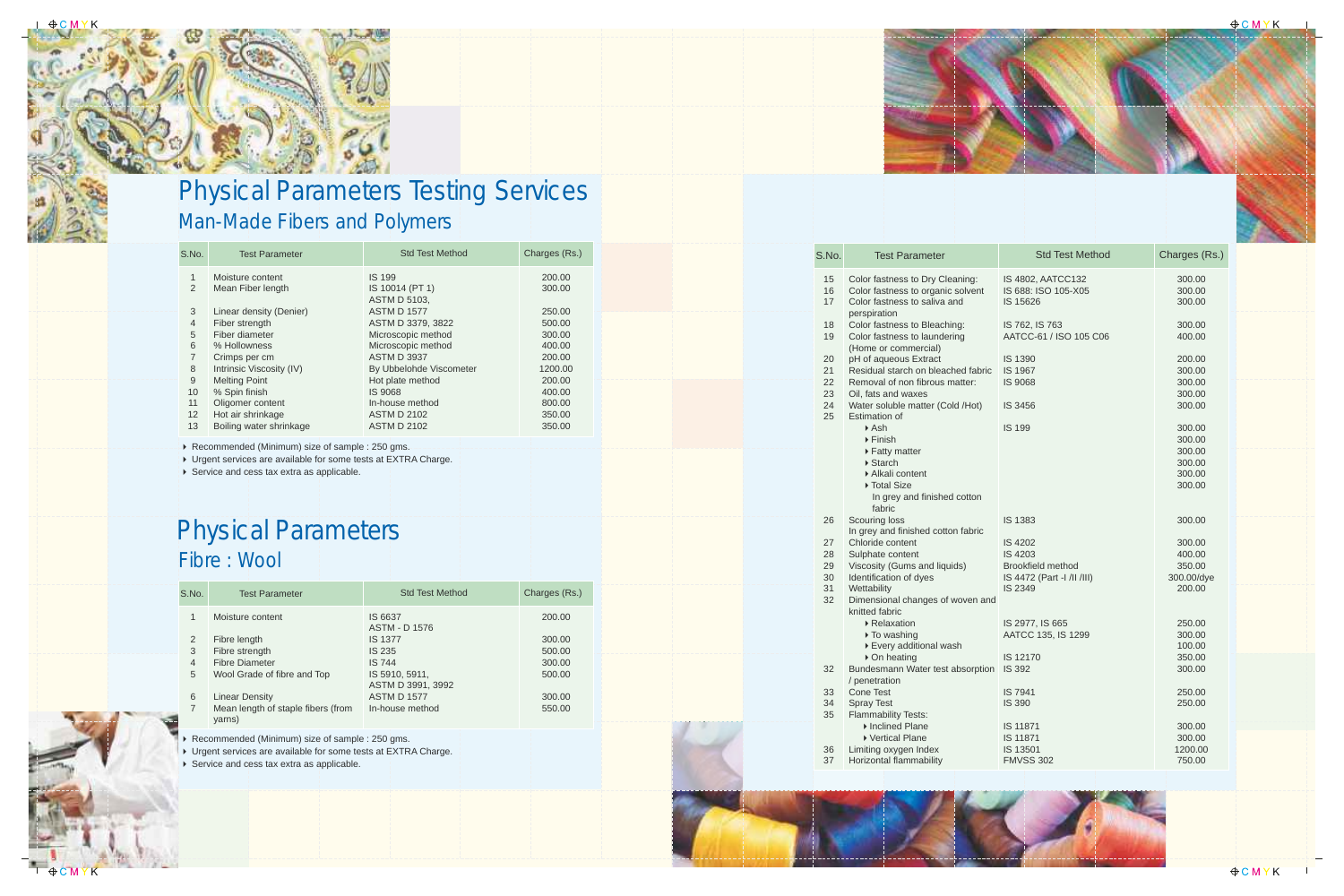| Yarns                               |                                                                                                                                                                    |                                                                                                |                                                |
|-------------------------------------|--------------------------------------------------------------------------------------------------------------------------------------------------------------------|------------------------------------------------------------------------------------------------|------------------------------------------------|
| S.No.                               | <b>Test Parameter</b>                                                                                                                                              | <b>Std Test Method</b>                                                                         | Charges (Rs.)                                  |
| $\mathbf{1}$<br>$\overline{2}$<br>3 | Moisture content<br>Lea Count with CV%<br>Lea Strength                                                                                                             | <b>IS199</b><br><b>IS 1315</b><br><b>ASTM D 1907</b><br><b>IS 1671</b>                         | 200.00<br>200.00<br>200.00                     |
| 4<br>5                              | CSP (Count Strength Product)<br>Single yarn Strength<br>With elongation / Tenacity/ RKM                                                                            | IS 1671, IS 1315<br>IS 1670,<br>IS 7703 (Part II)<br><b>ASTM D 2256</b>                        | 350.00<br>325.00                               |
| 6                                   | Unevenness (U %)<br>Yarn<br>Roving/ Sliver<br>Extra charges for                                                                                                    | ASTM D 1425,<br>IS 7703-PartV (Filament yarn)                                                  | 300.00                                         |
|                                     | Imperfection<br>Spectrograph<br>Individual values                                                                                                                  |                                                                                                | 250.00<br>250.00<br>50.00                      |
| $\overline{7}$<br>8                 | Linear density of yarn<br>Twist per meter or inch<br>Including the direction of the twist<br>Single of plied / cable yarn<br>Single yarn spun (twist /unit length) | IS 7703 (part I)<br><b>IS 832</b><br><b>ASTM D 1422</b>                                        | 200.00<br>200.00                               |
| 9<br>10<br>11<br>12                 | <b>Balance of Twist</b><br>Yarn appearance<br>Textured or Non-Textured yarn<br>Coefficient of Friction By Dynafil                                                  | ASTM D 204<br>ASTM D 2255 IS 13260<br>In-house method                                          | 200.00<br>200.00<br>400.00                     |
| 13<br>14<br>15                      | Yarn to Yarn<br>Yarn to Metal<br>Hot-air shrinkage<br>Boiling water shrinkage<br>No. of filaments (Multifilament yarn)                                             | <b>ASTM D 3412</b><br><b>ASTM D 3108</b><br><b>ASTM D 2259</b><br><b>ASTM D 2259</b><br>Visual | 700.00<br>700.00<br>350.00<br>350.00<br>300.00 |
|                                     | 15 cones containing double hank.<br>▶ Urgent services are available for some tests at EXTRA Charge.<br>Service and cess tax extra as applicable.                   | ▶ Recommended (Minimum) size of sample: 30 mini cones containing each of 1/2 hank or           |                                                |



 $\theta$ CMYK



# Physical Parameters

| S.No.                          | <b>Test Parameter</b>                                                             | <b>Std Test Method</b>                      | Charges (Rs.)    |
|--------------------------------|-----------------------------------------------------------------------------------|---------------------------------------------|------------------|
| $\mathbf{1}$<br>$\overline{2}$ | Identification of fiber<br>%Blend Composition                                     | IS 667<br>IS /ISO/AATCC                     | 150.00           |
|                                | Two components                                                                    |                                             | 300.00           |
|                                | Each additional component                                                         |                                             | 150.00           |
| 3                              | <b>COLOR SYSTEM</b><br>▶ Color difference<br>Comparison of strength<br>of Fabrics | (Spectrophotometer)                         | 500.00<br>500.00 |
|                                | Comparison of strength<br>of Dye stuff                                            |                                             | 500.00           |
|                                | ▶ Reflectance Curve<br>▶ Whiteness Index /<br>Yellowness evaluation               |                                             | 500.00<br>500.00 |
| 4                              | Color fastness to washing<br>$\triangleright$ at 40°c (Test-I)                    |                                             |                  |
|                                | $\triangleright$ at 50°c (Test-II)                                                | <b>ISO 105 C01</b>                          | 250.00           |
|                                | $\triangleright$ at 60 $^{\circ}$ c (Test-III)                                    | IS 3361, ISO 105 C02<br>IS 764, ISO 105 C03 | 250.00<br>250.00 |
|                                | $\triangleright$ at 90 $^{\circ}$ c (Test-IV)                                     | IS 765, ISO 105 C04                         | 300.00           |
|                                | $\triangleright$ at 95 $^{\circ}$ c (Test-V)                                      | IS 3417, ISO 105 C05                        | 400.00           |
|                                | Extra charges of Rs 50.0 for extra<br>washing of 30-minute duration.              |                                             |                  |
|                                | Washing with Multifibre fabric                                                    | ISO 105 (C01 to C02)                        | Extra Rs.100     |
| 5                              | Color fastness to light (Xenon lamp)                                              | IS/ISO method                               |                  |
|                                | Upto Blue wool 5 standard                                                         |                                             | 700.00           |
|                                | Blue wool 6 standard                                                              |                                             | 1400.00          |
|                                | Blue wool 7 standard                                                              |                                             | 2800.00          |
| 6                              | Color fastness to Xenon exposure                                                  | AATCC method                                |                  |
|                                | 20 AFU                                                                            |                                             | 700.00           |
|                                | 40 AFU                                                                            |                                             | 1400.00          |
|                                | 80 AFU                                                                            |                                             | 2800.00          |
|                                | <b>100 AFU</b>                                                                    |                                             | 3500.00          |
| $\overline{7}$                 | Color fastness to Hot pressing-dry/<br>wet /damp:                                 | IS 689<br>AATCC 133                         | 200.00           |
| 8                              | Color fastness to Rubbing/Crocking                                                | IS 766, AATCC 8 ISO 105-X12                 | 150.00           |
| 9                              | Color fastness to Organic solvent:                                                | <b>IS-688</b>                               | 300.00           |
| 10                             | Color fastness to shampooing                                                      | IS 11969                                    | 300.00           |
| 11                             | Color fastness to sea water                                                       | IS 690, ISO 105 EO2, AATCC 106              | 250.00           |
| $12 \overline{ }$              | Color fastness to chlorinated<br>pool water                                       | IS 4803                                     | 300.00           |
| 13                             | Color fastness to Perspiration<br>(Alkaline/acidic):                              | <b>IS-971, AATCC 15</b><br>ISO-E04          | 300.00           |
| 14                             | Color fastness to Water:                                                          | IS 767, AATCC 107, ISO105:E01:94            | 200.00           |

#### Fibres/ Yarn /Fabric Chemical Parameters: